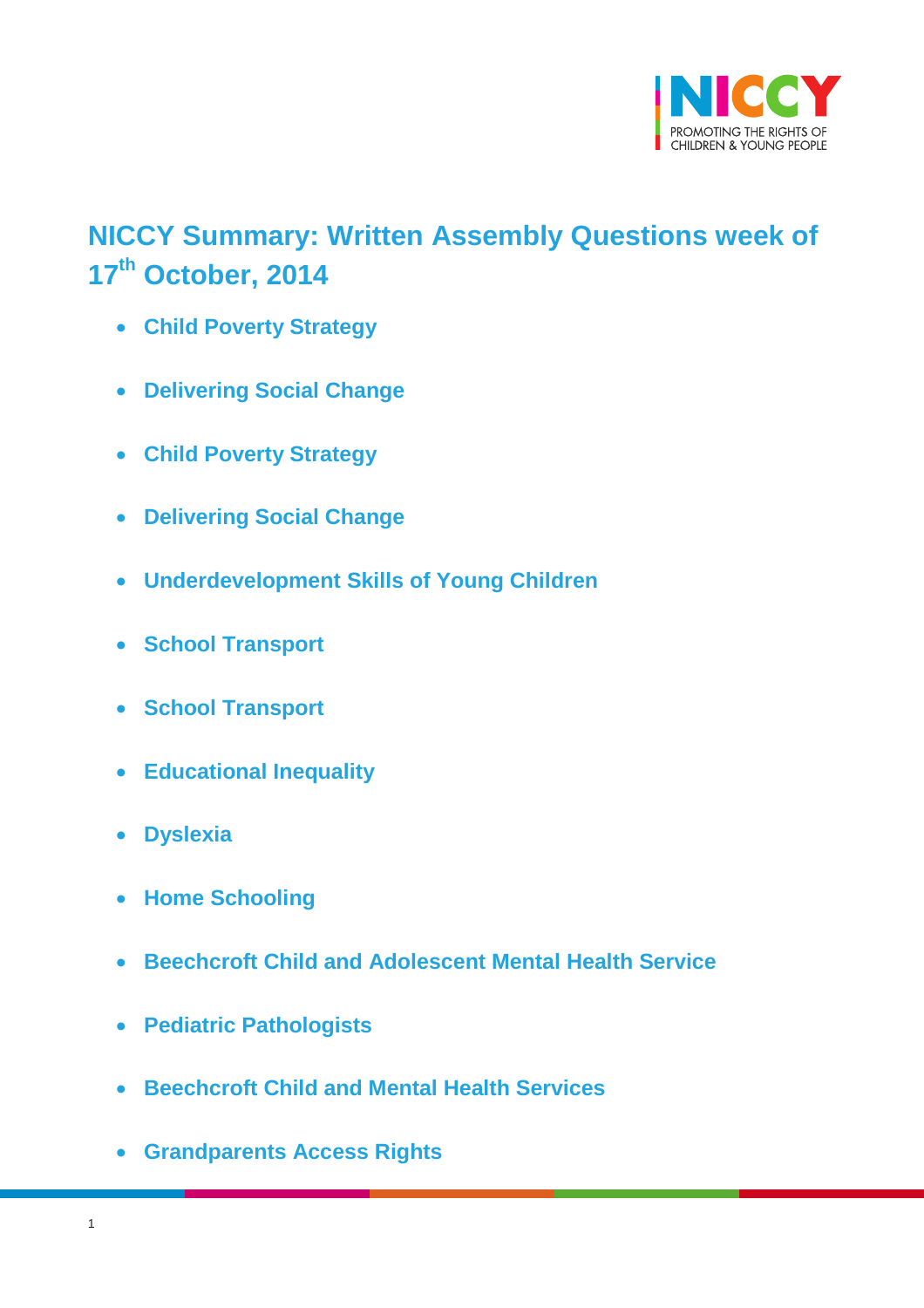

## **Office of First and Deputy First Minister**

### <span id="page-1-0"></span>**Child Poverty Strategy**

**Mr Chris Lyttle (All – East Belfast) -** To ask the First Minister and deputy First Minister whether their Department has sought advice from the Social Mobility and Child Poverty Commission on the child poverty strategy, as per Section 13 of the Child Poverty Act 2010.

**Mr P Robinson and Mr M McGuinness:** The Welfare Reform Act 2012 amended the Child Poverty Act 2010 to create the Social Mobility and Child Poverty Commission. The Welfare Reform Act repealed Section 13 (1) – (2) of the Child Poverty Act 2010 which required Northern Ireland Ministers, in preparing a strategy, to request the advice of the Child Poverty Commission and to give it due regard. **(13th October)**

#### **[Back to Top](#page-0-0)**

#### <span id="page-1-1"></span>**Delivering Social Change**

**Mr Chris Lyttle (All – East Belfast) -** To ask the First Minister and deputy First Minister when a final analysis of the responses received for Delivering Social Change for Children and Young People will be published.

**Mr P Robinson and Mr M McGuinness:** The final analysis of the responses received following a public consultation of the Delivering Social Change for Children and Young People Consultation document was published on the OFMDFM website on 29 September 2014. These can be downloaded at the link below:

Delivering Social Change for Children and Young People Strategy – summary and analysis of consultation responses (PDF 1.45MB) **(13th October)**

#### [Back to Top](#page-0-0)

#### <span id="page-1-2"></span>**Child Poverty Strategy**

**Mr Chris Lyttle (All – East Belfast) -** To ask the First Minister and deputy First Minister when the child poverty strategy will be laid in the Assembly.

**Mr P Robinson and Mr M McGuinness:** We are aiming to lay the Child Poverty Strategy 2014-2017 in the Assembly this Autumn. **(14th October)** [Back to Top](#page-0-0)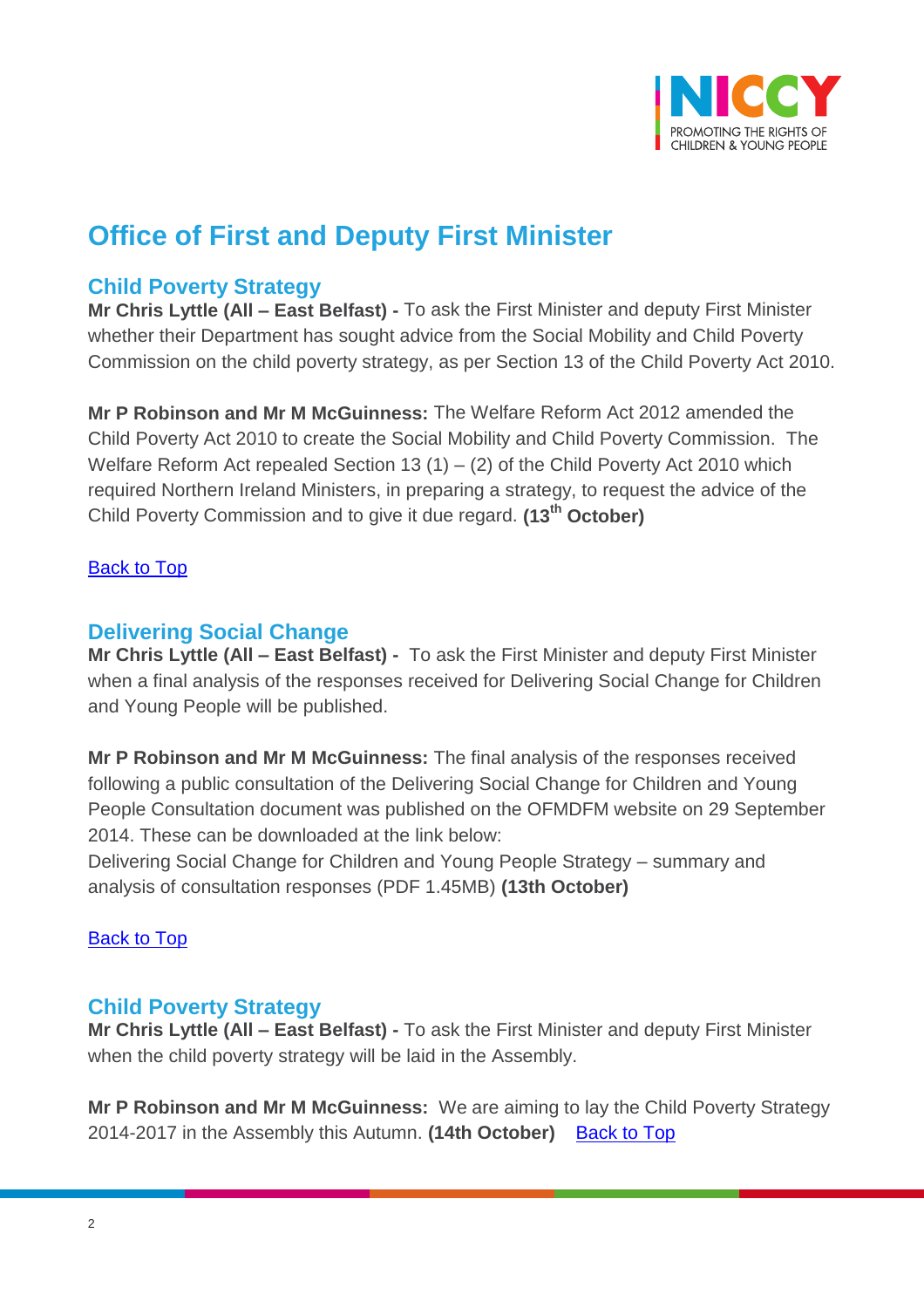

## <span id="page-2-0"></span>**Delivering Social Change**

**Mr Chris Lyttle (All – East Belfast) –** To ask the First Minister and deputy First Minister why there has been a failure to reference the seventh Delivering Social Change Signature Programme; and whether they will ensure that the Play and Leisure Signature Programme is given equal standing with the other Signature Programmes.

**Mr P Robinson and Mr M McGuinness:** In October 2013, Junior Ministers announced a potential £1.6m investment over three years, through a seventh Delivering Social Change (DSC) signature programme, to enhance play and leisure opportunities for children and young people. It is proposed that the Signature Programme would support new sustainable opportunities for play; raise awareness of the importance of play and ensure play is considered in the provision of local services.

The Play and Leisure Signature Programme has the same status as the other Signature Programmes and progress is monitored by the DSC Programme Board which is chaired by Junior Ministers. In liaison with sectoral experts significant work is currently underway to develop the Programme. Given the pressures on Departmental budgets across the Executive consideration is being given to a range of potential actions and the most appropriate method of delivery. **(14th October)**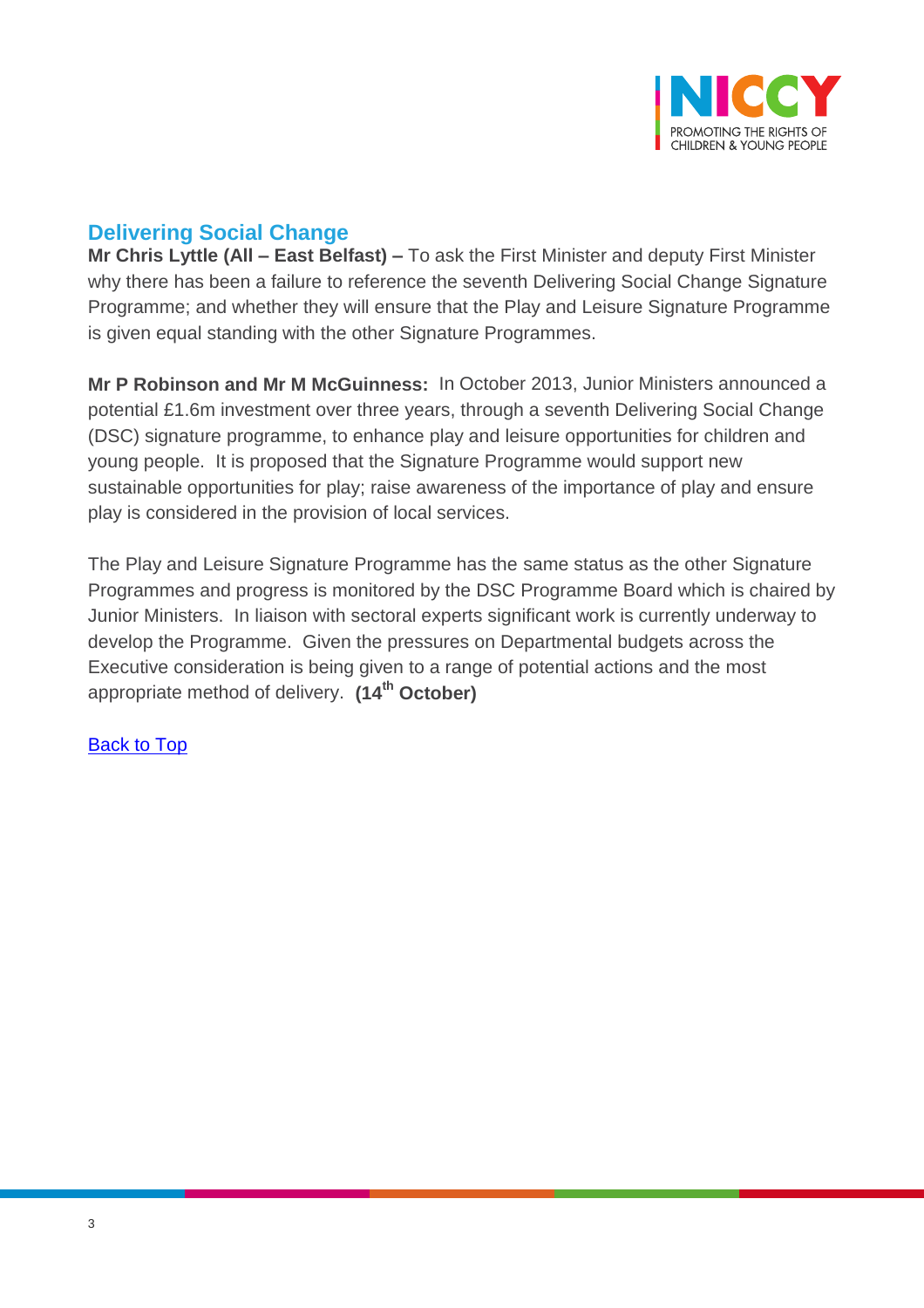

## **Department of Education**

### <span id="page-3-0"></span>**Underdevelopment Skills of Young Children**

**Ms Claire Sugden (Ind – East Londonderry) -** To ask the Minister of Education how his Department identifies underdeveloped social, emotional, communication and language skills of young children; and to detail the mechanisms in place to monitor progress in these areas.

**Mr O'Dowd (The Minister of Education):** For young children in DE funded early years settings, assessment of children's learning is based on day-to-day observations of, and interactions with, children in a range of situations. Potential barriers to learning such as under developed social, emotional, communication or language skills are identified through careful observation, recording of responses to activities, and through close liaison with other professionals. It may be necessary to draw up individual plans to meet a child's needs or to identify appropriate support.

I recently announced nearly £200,000 additional funding specifically to help eligible nonstatutory pre-school settings to identify and address underdeveloped social, emotional, communication and language skills of young children in line with the Department's commitment set out in 'Learning to Learn – A Framework for Early Years Education and Learning'.

The statutory responsibility for securing provision for pupils with Special Educational Needs (SEN) rests with both schools, and the Education and Library Boards which are responsible under special education legislation for identifying, assessing and, in appropriate cases, making provision for children with SEN in their areas.

A range of tools are used to monitor progress in these areas both for young children generally and for children with SEN. **(14th October)**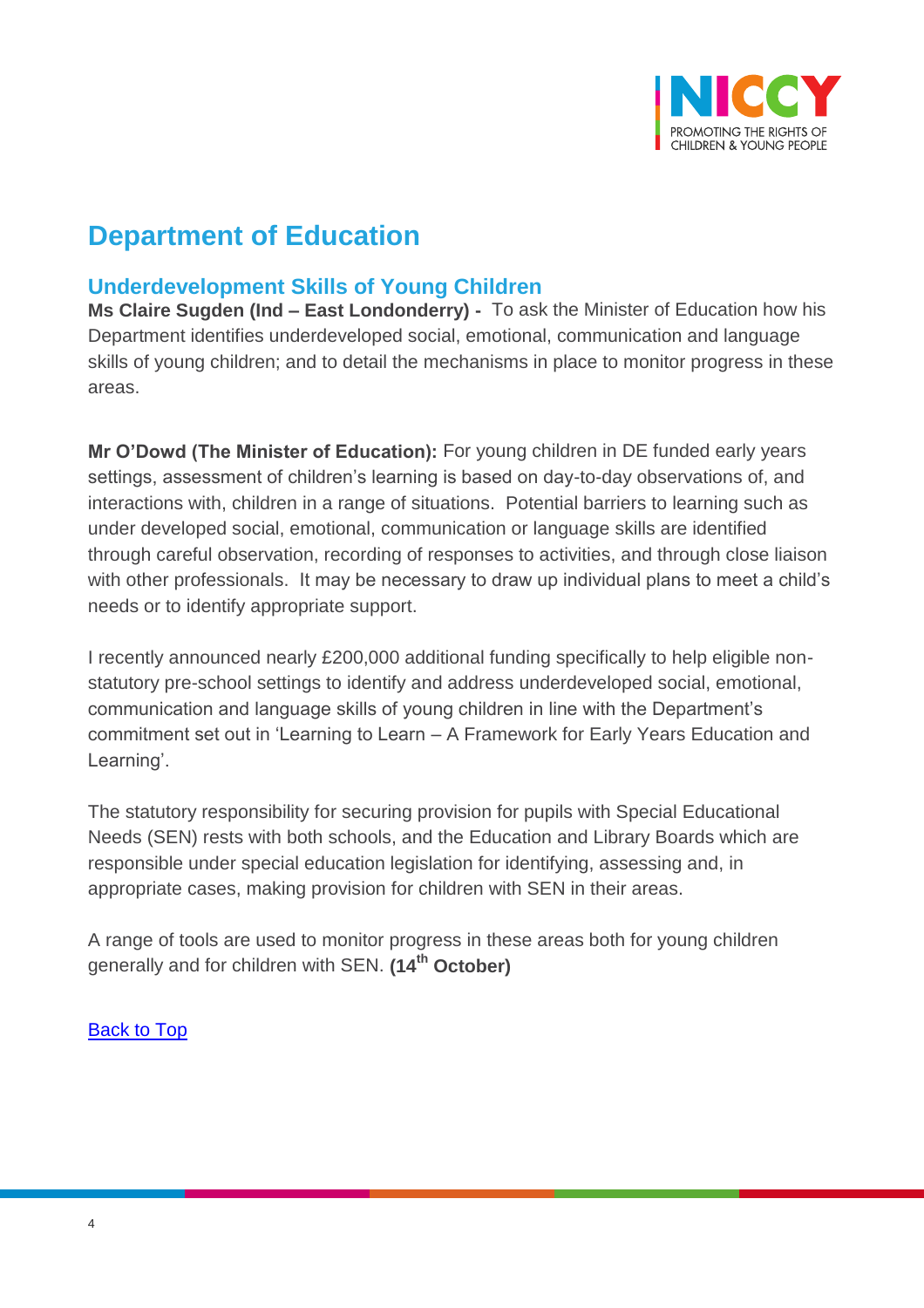

## <span id="page-4-0"></span>**School Transport**

**Ms Claire Sugden (Ind – East Londonderry) -** To ask the Minister of Education for his assessment of existing transport provision for school pupils in each Education and Library Board, including eligibility criteria for a free school bus pass for pupils.

**Mr O'Dowd (The Minister of Education):** The existing school transport policy provides assistance for eligible pupils in the form of a seat on a bus (or other vehicle), or a sessional ticket ("bus pass"), or a monetary allowance in lieu of transport. Eligibility is based on attendance at a suitable school (one in the recognised categories of Catholic Maintained, Controlled or Other Voluntary, Integrated, Irish Medium, and Denominational and Non-Denominational Grammar) and distance (two miles for Primary pupils and three miles for Post-Primary). In the context of parents' legal duty to secure the regular attendance of their child(ren) at school, the distance criterion reflected the distance beyond which it was viewed that pupils may require assistance to facilitate their attendance. The suitable school criterion reflects parental choice in terms of the category of school they wish their child(ren) to attend.

This system presently assists almost 90,000 pupils at an annual cost of almost £75 million. However, given that the current policy has been in operation relatively unchanged for many years, I recently commissioned an Independent Review of the policy with the aim of ensuring that we are delivering the optimum service possible in all aspects of education here, so that there is equality of opportunity and access for all our young people and every child is enabled to achieve to their full potential. Transport is a key facilitator in this vision. I am, at present, taking time to consider in detail the findings of the Independent Review Panel before making decisions on the way forward, and will publish the Panel's Report in due course. **(14th October)**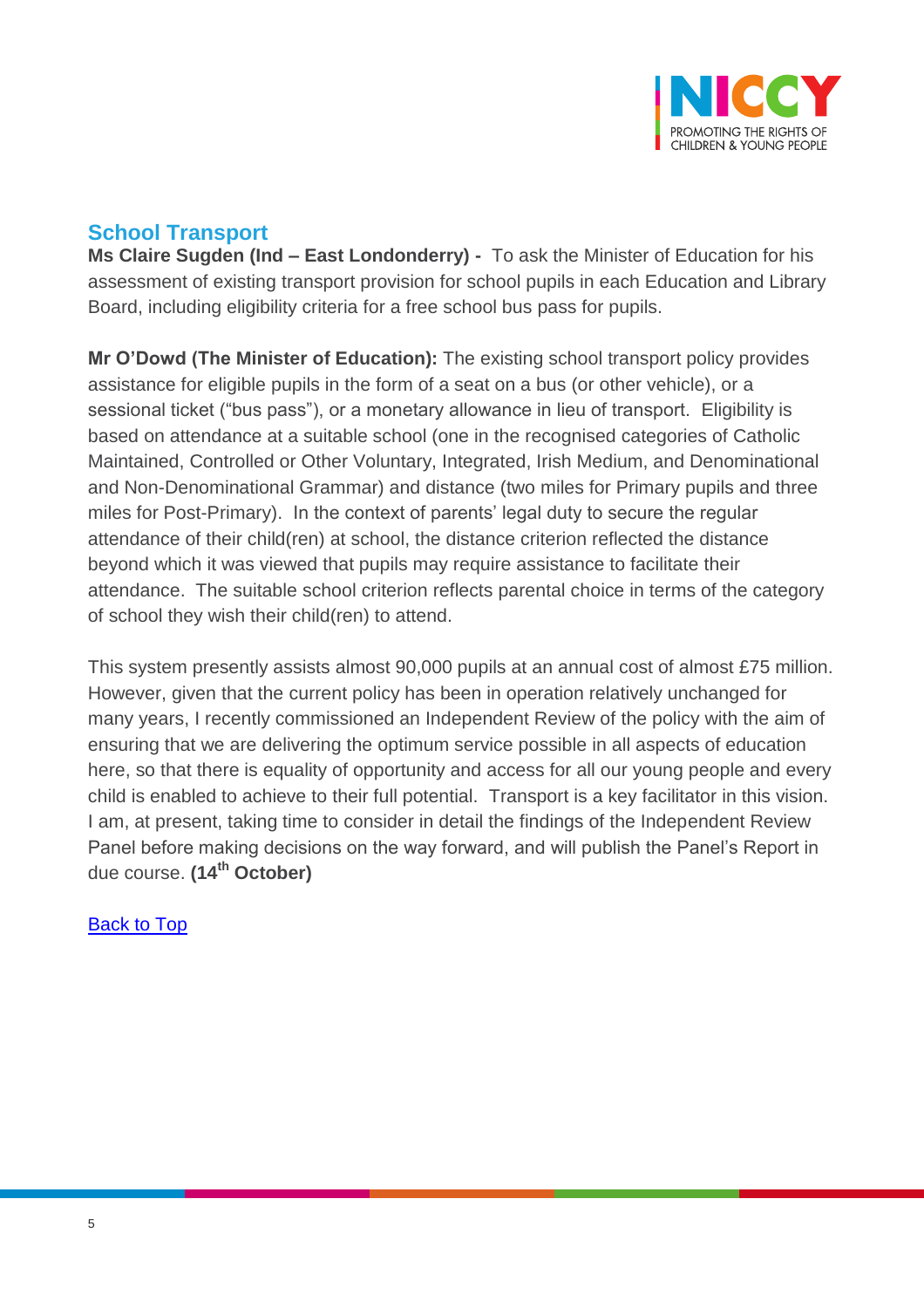

## <span id="page-5-0"></span>**School Transport**

**Ms Claire Sugden (Ind – East Londonderry) -** To ask the Minister of Education what provision is in place to ensure that the needs of any pupil attending a post-primary school, who has a physical disability, is appropriately met by school transport services.

**Mr O'Dowd (The Minister of Education):** The Education and Library Boards have informed me that pupils with both special education needs and a physical disability will be subject to the statementing process which will determine whether a pupil has special transport needs and if so how these should be addressed and for how long. Such statements may be the subject of regular review.

Pupils with a physical disability, but without special needs, will be subject to a medical process. As with the statementing process, the medical process will determine whether a pupil has transport needs and if so how these should be addressed and for how long.

Pupils with a short-term physical disability may, on production of suitable medical evidence, be provided with transport assistance for a short period. **(14th October)**

#### [Back to Top](#page-0-0)

#### <span id="page-5-1"></span>**Educational Inequality**

**Ms Claire Sugden (Ind – East Londonderry) -** To ask the Minister of Education for his assessment of the current relationship between educational attainment and social disadvantage, and the perceived inequality in outcomes for school age students from the most deprived areas.

**Mr O'Dowd (The Minister of Education):** The Department's evidence, based on a census of all schools/pupils, confirms that social deprivation, as measured by Free School Meals, is strongly correlated with and reflective of educational disadvantage and lower educational attainment. This is very much in line with international evidence which also reports the strong correlation between pupils' socio-economic background and their outcomes in education. Despite improving outcomes at all stages, the attainment gap between our most and least deprived pupils remains. This inequality in outcomes is a reality not a perception.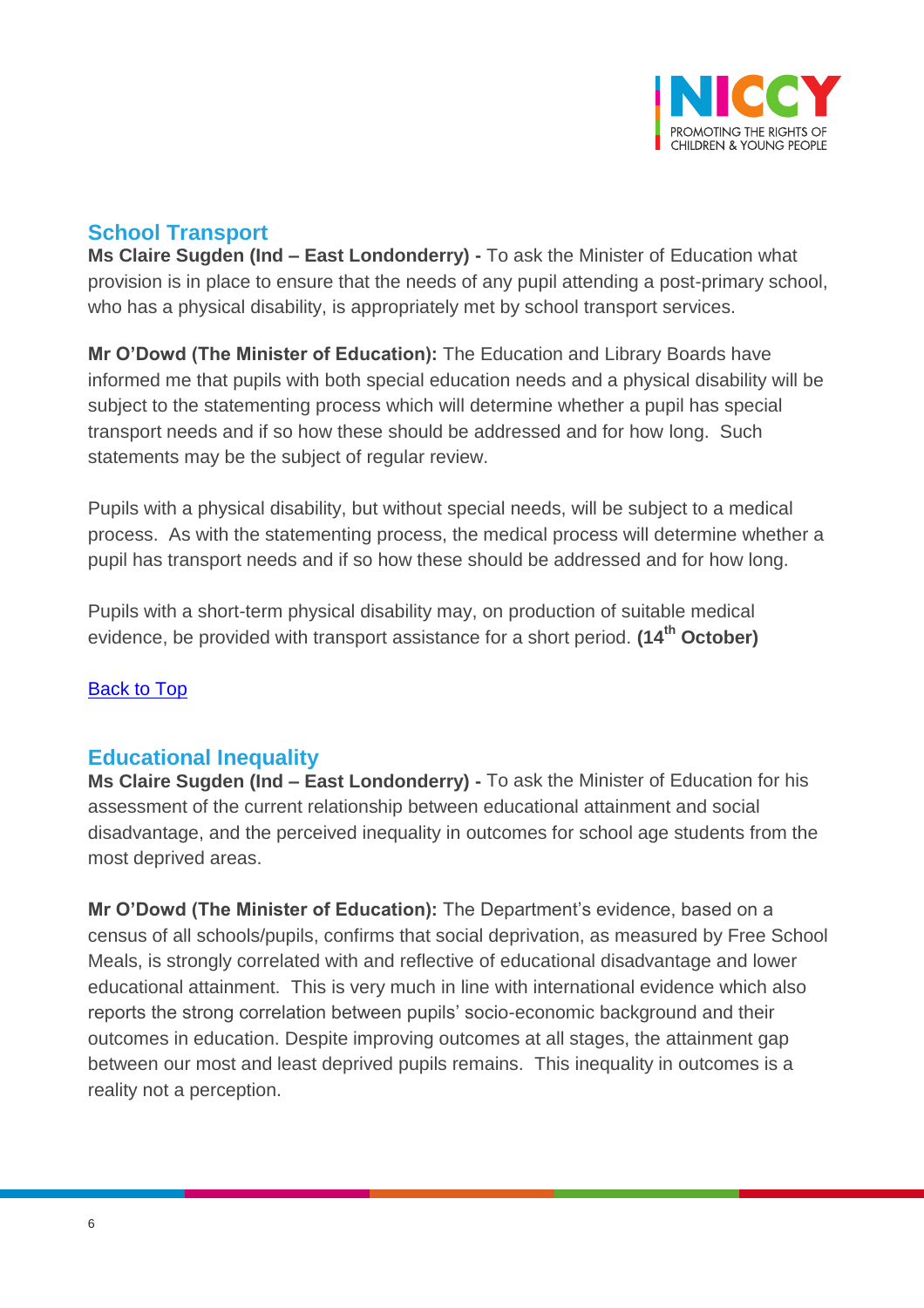

In 2013, 34.9% (one third) of school leavers entitled to free school meals (FSME) achieved 5 or more GCSEs at A\*-C (or equivalent) including English and maths compared to 68.4% (two thirds) of leavers not entitled free school meals.

In 2012/13 pupil level data was received for the first time for primary school-age pupils. The figures show that 62.6% of FSME pupils achieved the expected level (Level 4) or above in Communication compared to 82.9% of non-FSME pupils and 64.1% of FSME pupils achieved the expected level (Level 4) or above in Using Mathematics compared to 84.2% of non-FSME pupils.

This lower level of achievement amongst pupils from socially disadvantaged backgrounds is consistent with levels of poverty, a lack of social mobility and a pattern of educational inequality. These factors impact on a child's education pathway from their earliest years. The evidence shows that pupils from disadvantaged backgrounds have greater obstacles to overcome. Their schools need additional resources to help them do this. That is why I have redistributed school funding to target schools with high numbers of pupils from socially disadvantaged backgrounds and injected a further £10 million specifically targeting social deprivation into school budgets from April 2014.

I have also continued to implement policies and provide funding for a range of additional interventions, with a focus on improving standards and tackling educational underachievement. However, there are two other key issues.

- Firstly, a socially balanced education system enables all pupils to perform better. While some schools persist in the use of academic selection, we will be unable to eradicate this social division.
- Secondly, inequality in outcomes is a societal issue and one that education authorities and schools cannot tackle on their own. The challenge of tackling inequalities, be they educational, health or economic, is one that we all face and success will depend on all stakeholders working together in order to achieve greater equity in our society. **(16th October)**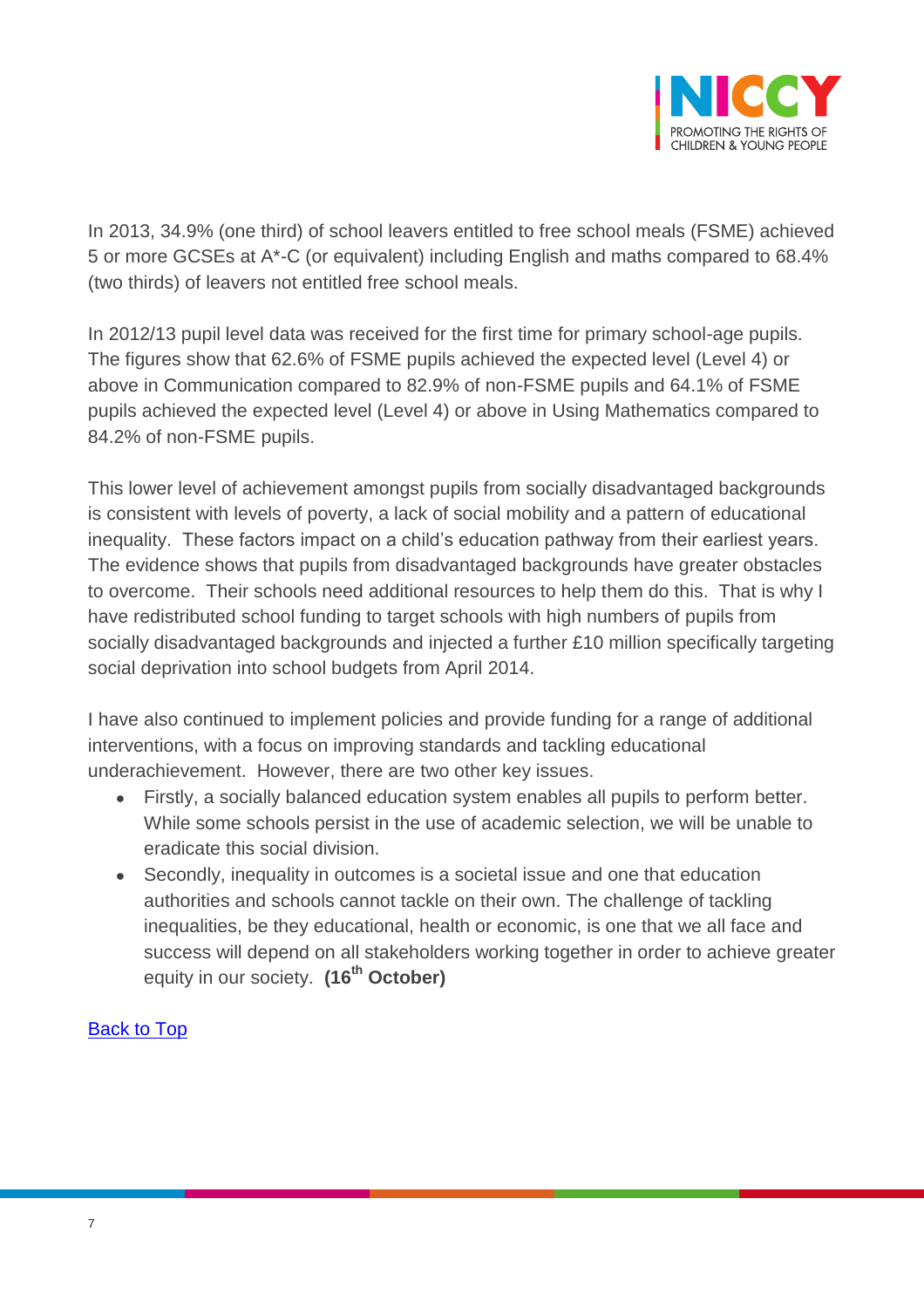

## <span id="page-7-0"></span>**Dyslexia**

**Ms Claire Sugden (Ind – East Londonderry) -** To ask the Minister of Education what support is available to pupils in primary and post-primary schools whose learning ability is affected by dyslexia.

**Mr O'Dowd (The Minister of Education):** The Education and Library Boards (ELBs) have advised that a range of special education support and provision is available to parents and schools for a child identified with dyslexia, including the following:

- dyslexia awareness training for schools (and parents) as requested by schools to enhance the capacity of teachers to identify and respond appropriately in addressing dyslexia;
- all Educational Psychologists (EPs) are trained and skilled in the assessment and identification of dyslexia. Following the identification of dyslexia EPs provide a comprehensive range of support including recommendations and resources to parents and schools to assist the pupil achieve his/her potential;
- a range of innovative strategies, resources and computer assisted programmes are available to pupils with dyslexia for whom more traditional methods are unsuccessful;
- when children who are thought to have dyslexia are put forward for assessment at Stage 3 of the Code of Practice (COP), they are either screened for additional Board support by psychology assistants or EPs. A range of cognitive and attainment tests are used in the identification of dyslexia with agreed five board criteria for additional Stage 3 and Stage 5 support applied in each case.
- some schools have achieved or are working towards achievement of Dyslexia Friendly status usually in association with the British Dyslexia Association (BDA). Schools are supported by the Board services in achieving this award;
- a range of measures to help those children and young people identified as having dyslexia under examination conditions.

In addition DE is funding the SEN Continuing Professional Development (CPD) Literacy Project which is delivered jointly by Stranmillis and St Mary's University Colleges. This project is being funded for 3 years and will be completed at the end of March 2015. The project, which offers specialist training accredited by the British Dyslexia Association to all primary schools, enables teachers to identify children with literacy difficulties, including dyslexia, assess their individual needs and provide appropriate interventions. ELBs will continue to review their services in order to provide improved assistance to those children and young people with dyslexia. (16<sup>th</sup> October) **[Back to Top](#page-0-0)**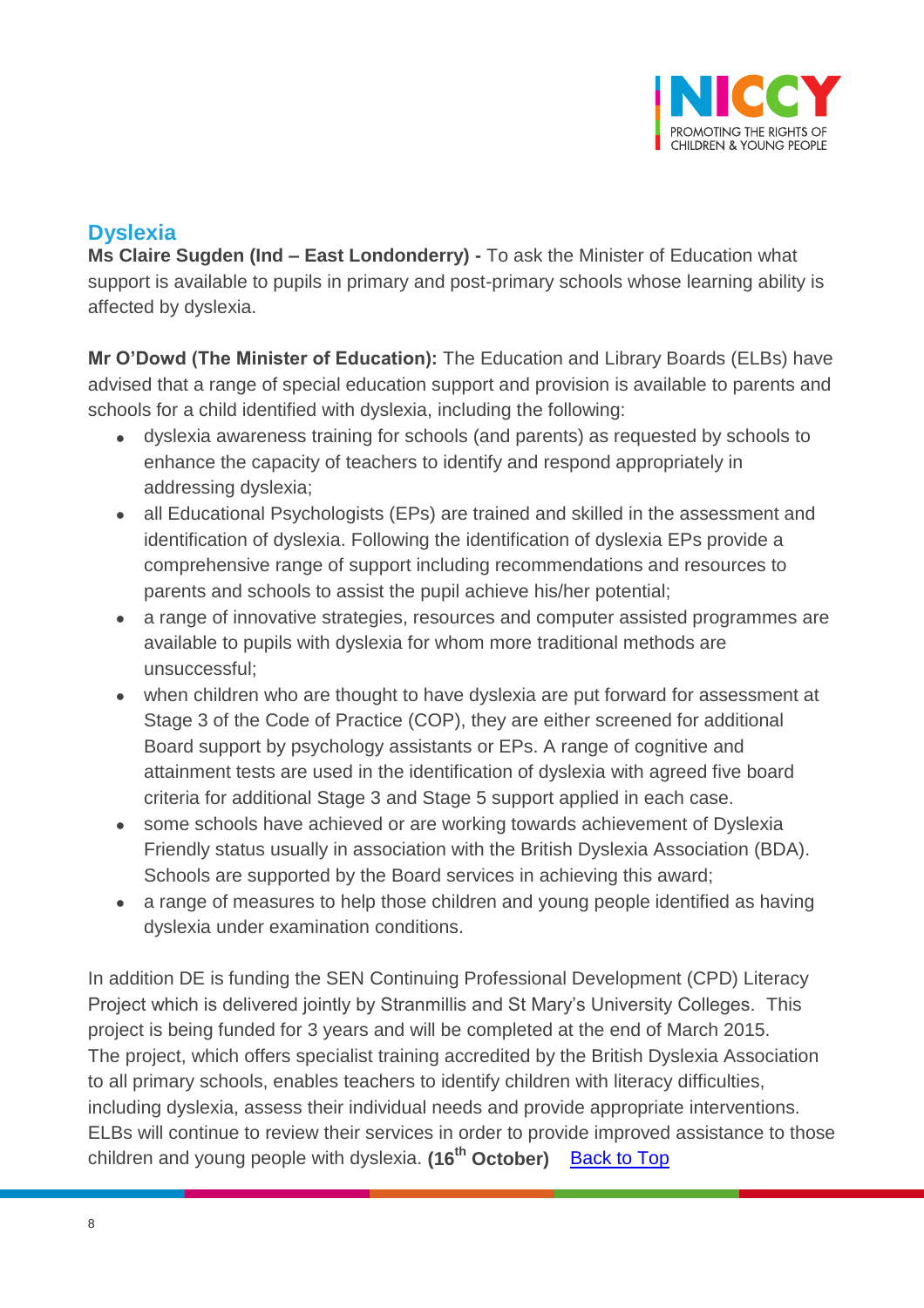

## <span id="page-8-0"></span>**Home Schooling**

**Mr Adrian McQuillan (DUP – East Londonderry) –** To ask the Minister of Education how his Department regulates and oversees home schooling; and whether the Education and Training Inspectorate has an oversight role.

**Mr O'Dowd (The Minister of Education):** The legislation which applies to the education of pupils of compulsory school age, including pupils who are receiving elective home education, confers specific powers on both the Education and Library Boards (the Boards) and on parents.

Article 44 of the Education and Libraries (NI) Order 1986 requires that the Boards have regard to the general principle that, so far as is compatible with the provision of efficient instruction and training and the avoidance of unreasonable public expenditure, pupils shall be educated in accordance with the wishes of their parents.

Article 45 (1) of the Education and Libraries (NI) Order 1986 places a duty on parents of children of compulsory school age to ensure that the education provided to their child, whether by regular attendance at school or otherwise – which can include elective home education - is suited to the child's age, ability, aptitude and to any special educational needs the child may have.

Schedule 13 of the Education and Libraries (NI) Order 1986 places a duty on the Boards to take action where it appears to a Board that a parent of a child of compulsory school age in its area is failing to perform the duty imposed by Article 45(1). In these circumstances the Board can serve on the parent a notice requiring him/her, within a set period, to satisfy the Board that the child is, by regular attendance at school or otherwise, receiving efficient and appropriate full-time education.

In cases where a parent fails to demonstrate that the education provided meets the child's specific needs the Board may, in accordance with Schedule 13 of the Education and Libraries (NI) Order 1986, serve a School Attendance Order (SAO) on the parent to require that the child becomes a registered pupil at the school named in the order. Where a parent applies for the order to be revoked the Board may do so if the parent has demonstrated that suitable arrangements have been made for the education of the child. If considered necessary, a Board may make application for an Education Supervision Order (ESO) to the Family Proceedings Court. Legal provisions for ESOs and Care Orders are contained in the Children (NI) Order 1995.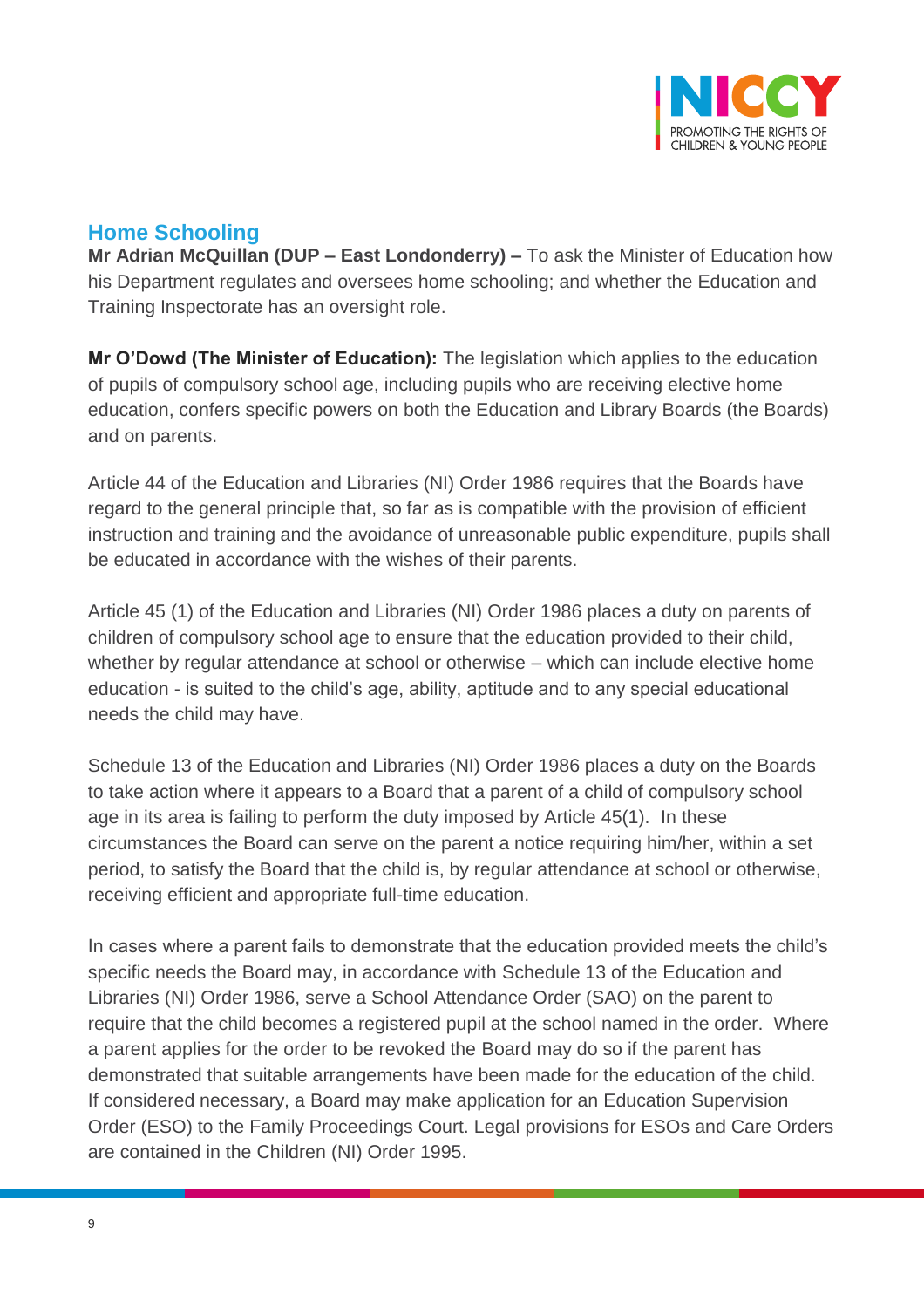

The effect of an ESO is that the responsibility for securing the child's education is removed from the parents and transferred to the Board named in the order.

The Boards may also provide support to parents who chose to home educate including advice and guidance on suitable learning materials, on training or examination options. The level of training and advisory support will relate to the age and developmental profile of the child.

Whilst the Education and Training Inspectorate provides inspection services for a number of organisations it does not undertake inspections of home education provision or have an oversight role in this regard. **(16th October)**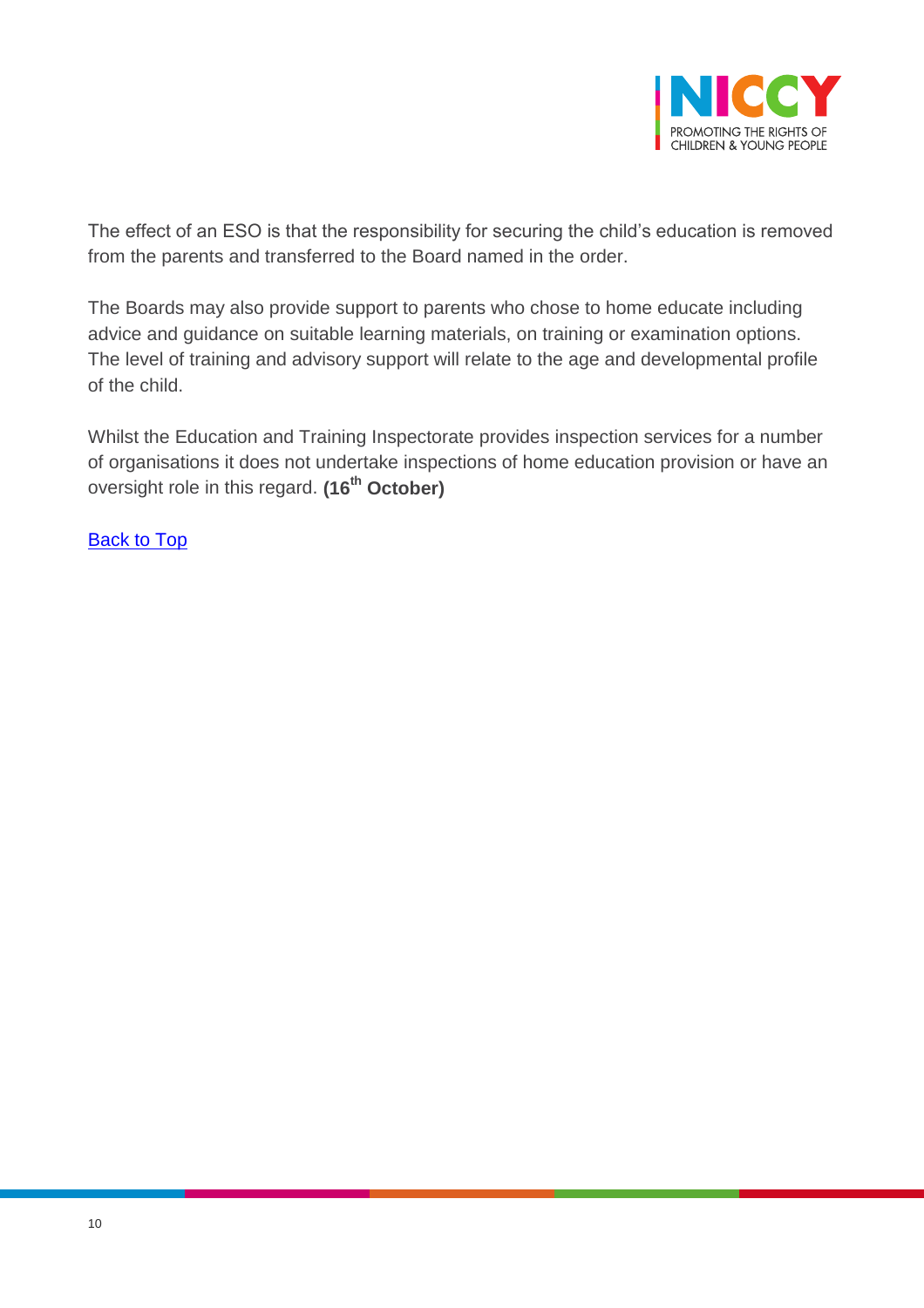

## **Department for Employment and Learning**

### <span id="page-10-0"></span>**Beechcroft Child and Adolescent Mental Health Service**

**Mr Steven Agnew (GP – North Down) -** To ask the Minister for Employment and Learning whether he is aware of the situation whereby young people in Beechcroft Child and Adolescent Mental Health Service inpatient unit are being denied access to education if they are enrolled in further education; and if so, what steps are being taken to ensure that this situation is remedied.

**Dr Farry (Minister for Employment and Learning):** I have been advised that when a young person is admitted to Beechcroft and they are enrolled on a further education course within a further education college, the health staff link with the relevant college and careers adviser to put in place a plan for stages of their admission. The outcomes of this plan can depend on the geographical location of the college and the subject that is being undertaken – some practical subjects cannot be taken outside of the college.

However close links are maintained, to ensure the young person can get back into study as soon as possible with intensive support from Child and Adolescent Mental Health Service (CAMHS) and liaison with the further education college to support recovery.

I can advise that further education colleges have a range of support services, including learning support, financial support and counselling, available to students with underlying illnesses through colleges' pastoral care arrangements and the Department's Additional Support Fund.

Students, whose attendance at college is adversely affected as a result of illness, may be given access to course materials via the virtual learning environment to facilitate remote study. Students in this situation may also have their timetables adjusted to allow more flexible study modes and, where possible, could be permitted to re-sit modules or repeat years.

I can also confirm my Departments careers advisers have a partnership agreement in place with Beechcroft to ensure young people within the unit have access to appropriate careers guidance. This agreement allows Beechcroft, in consultation with the careers adviser, the opportunity to select from a suite of services appropriate to the needs of its young people.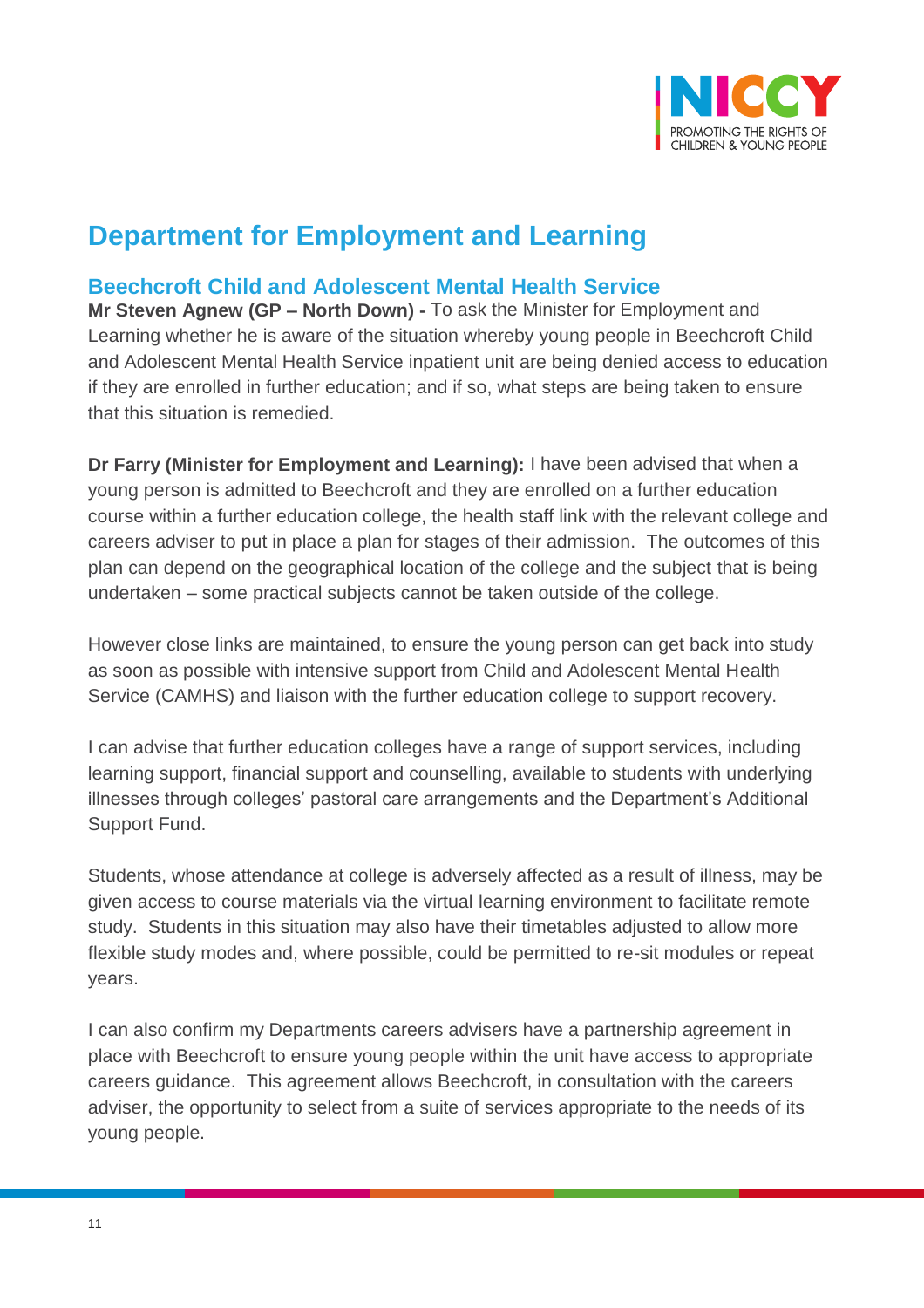

Careers services are then delivered as complementary to the careers education programme and appropriate to the individual's career planning needs.

Working with multi-disciplinary teams including professionals from education and health e.g. teachers, psychiatrists, therapists and psychologists, the careers adviser contributes to the young person's career plans by providing impartial careers guidance on the range of educational, training and employment opportunities available to them. **(14th October)**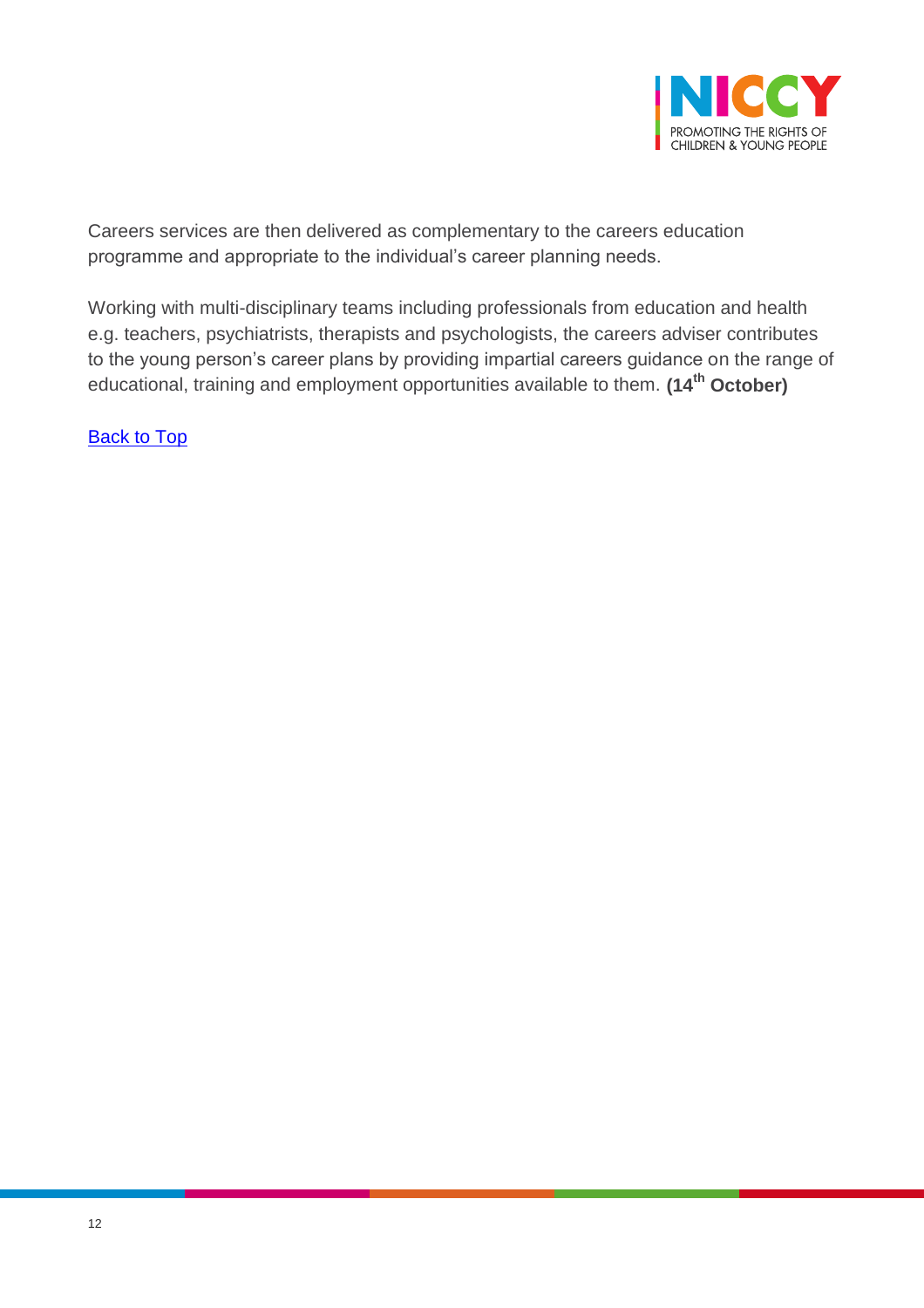

## **Department of Health**

### <span id="page-12-0"></span>**Pediatric Pathologists**

**Mr Phil Flanagan (Sinn Féin – Fermanagh and South Tyrone) -** To ask the Minister of Health, Social Services and Public Safety how many pediatric pathologists are currently employed by his Department and its agencies.

**Mr J Wells (The Minister for Health, Social Services and Public Safety):** The regional specialism of Paediatric Pathology is held within the Belfast Trust. At the date of writing there were 2 (2.0 whole-time equivalent) Pediatrics Consultant Pathologists employed by the Trust. A newly commissioned post has been filled and a further Consultant is due to start work on the 13th October 2014, bringing the complement to 3 (3.0 whole-time equivalent). **(13th October)**

#### [Back to Top](#page-0-0)

#### <span id="page-12-1"></span>**Beechcroft Child and Mental Health Services**

**Mr Steven Agnew (GP – North Down) -** To ask the Minister of Health, Social Services and Public Safety what action is being taken to remedy the situation whereby young people in Beechcroft Child and Mental Health Services inpatient unit are being denied access to education within the unit if they are enrolled in further education.

**Mr J Wells (The Minister for Health, Social Services and Public Safety):** It is not the case that young people admitted to Beechcroft are denied access to further education. The Belfast Health and Social Care Trust has an agreement in place with the Department for Employment and Learning for a link worker to attend Beechcroft.

If a young person is admitted to Beechcroft and they have an education placement in a Further Education college, the health staff work in partnership with the college and the link worker to put an education plan in place for their admission. The plan will depend on the geographical location of the college and the subject that is being undertaken. Close links between health and education staff are maintained during the admission period. Where the duration of the admission is lengthy due to a severe illness, then the education plan is reviewed as necessary, as the young person may not be well enough to undertake the level of education at that specific time. **(14th October)**  [Back to Top](#page-0-0)